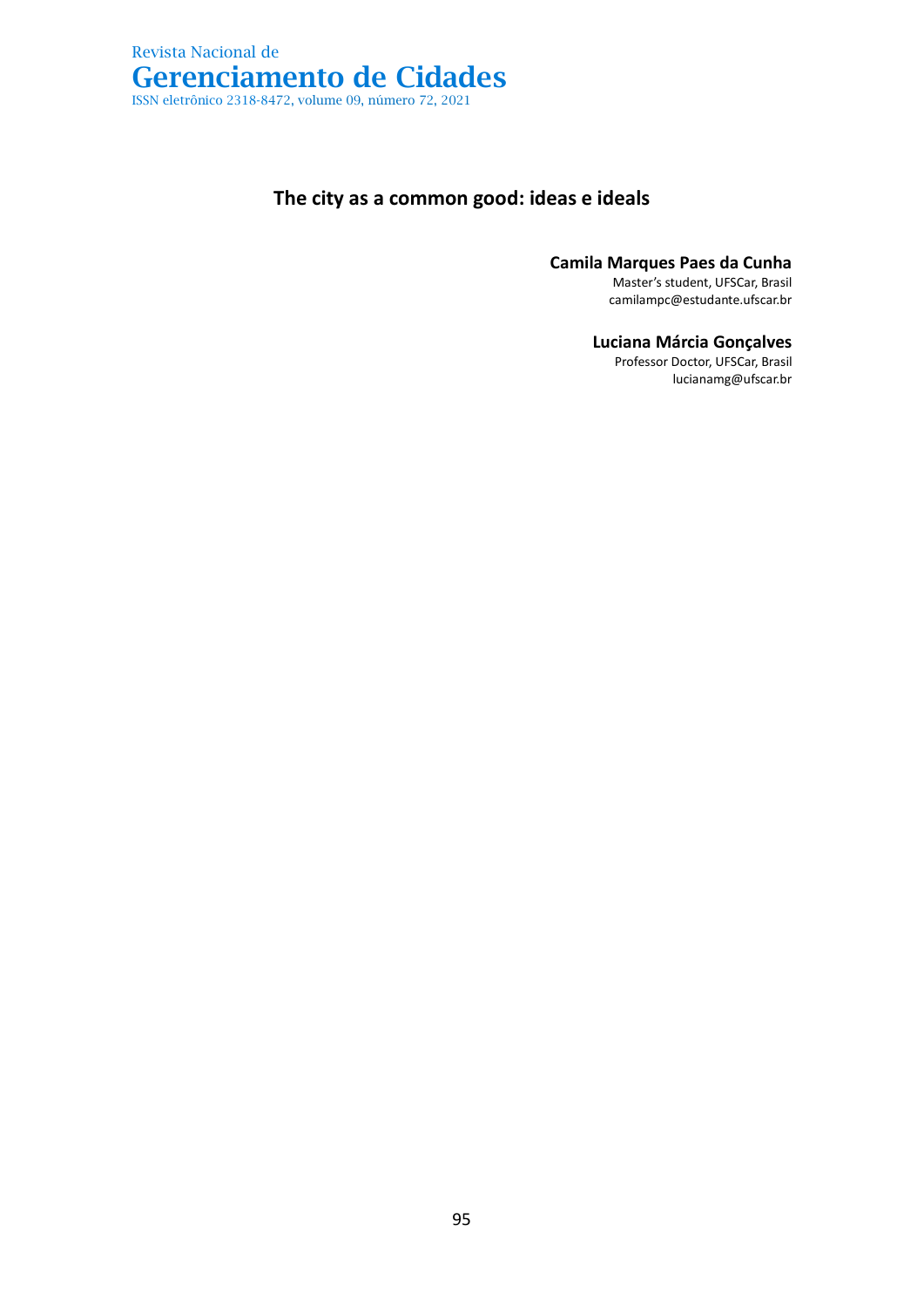ISSN eletrônico 2318-8472, volume 09, número 72, 2021

#### **ABSTRACT**

The contemporary urbanization process in Brazil is directly related to the dynamics of the capitalist production mode. In this production mode the urban land, as well as habitation, become commodities – individual or collective consumer goods. With the increase in municipal autonomy back in the 1990s, along with the approval of the Statue of Cities in 2001, new tools for organization of urban territory and production of habitations were created. This work makes a brief analysis of the right to city's trajectory, since the creation of such concept by Henri Lefebvre in the 1960s, until the concept's appropriation by Brazilian legislation. Through bibliographical review, it relates the social role of property as means to grant the right to the city.

**KEYWORDS:** Right to the city. Property's social role. Statute of the City.

### **1 INTRODUCTION**

In the year of 2021, the Statute of the City reaches 20 years of its approval. In this context, it is important to remember facts and struggles that happened throughout Brazilian history and revisit ideas and authors that offered clarity and conceptual support to the thenpublic policies for the right to the city's concretization. In such scenario, the Statute of the City translates into the instrument of fight for urban reform that gave urbanistic-legal support to the new development plans conducted post-constitution, aiming to concretize ideas and ideals of the right to city.

The right to city is an always up-to-date topic, and necessary while facing data which confirm that the world's population, especially the Brazilian population is more urbanized as time passes. While in the 1940s, 73,7% of the country's population was in the rural areas, while circa 1996, 78,3% already lived in urban areas (MARICATO, 2015), and UN's preview for 2030 is that 90% of the Brazilian population will live in urban areas<sup>1</sup>. According to the last IBGE census (2010), the rate of Brazilian urbanization is of 84,36%. The result of an urbanization process through a "low-wagered industrialization"<sup>2</sup> resulted in a conglobate, limited real estate Market, where few people can purchase housing in the legal, private Market, resulting into socio spatial inequality.

The current production of Brazilian cities is directly related to the way of life of a capitalist society, which produces and reproduces urban space, reflecting onto the geographical space the inequality inherent to such mode of production. In this context, urban land and habitation itself not only come to have use value, but also exchange value – the result of the interests of those who produce urban land – and they begin being treated as commodities of great financial value.

With the promulgation of the Constitution of 1988, the increase in municipal autonomy in the 1990s, as well as the approval of the Statute of the City in 2001, new tools for the organization of urban land and production of habitations. However, the urban reform, strongly reclaimed by urban social movements during the process of national re-democratization, marked by the National Constituent Assembly of 1988, defended a better sharing of private property, according to Gonçalves (2019, p.190), but it reflected little upon other means of

<sup>1</sup> https://news.un.org/pt/story/2016/10/1566241-mais-de-90-da-populacao-brasileira-vivera-em-cidades-em-2030 <sup>2</sup> MARICATO, E. Favelas: um universo gigantesco e desconhecido. São Paulo, Laboratório de habitação e assentamentos humanos / FAU USP, 2001. Avaliable at: http://www.fau.usp.br/depprojeto/labhab/biblioteca/textos/maricato\_favelas.pdf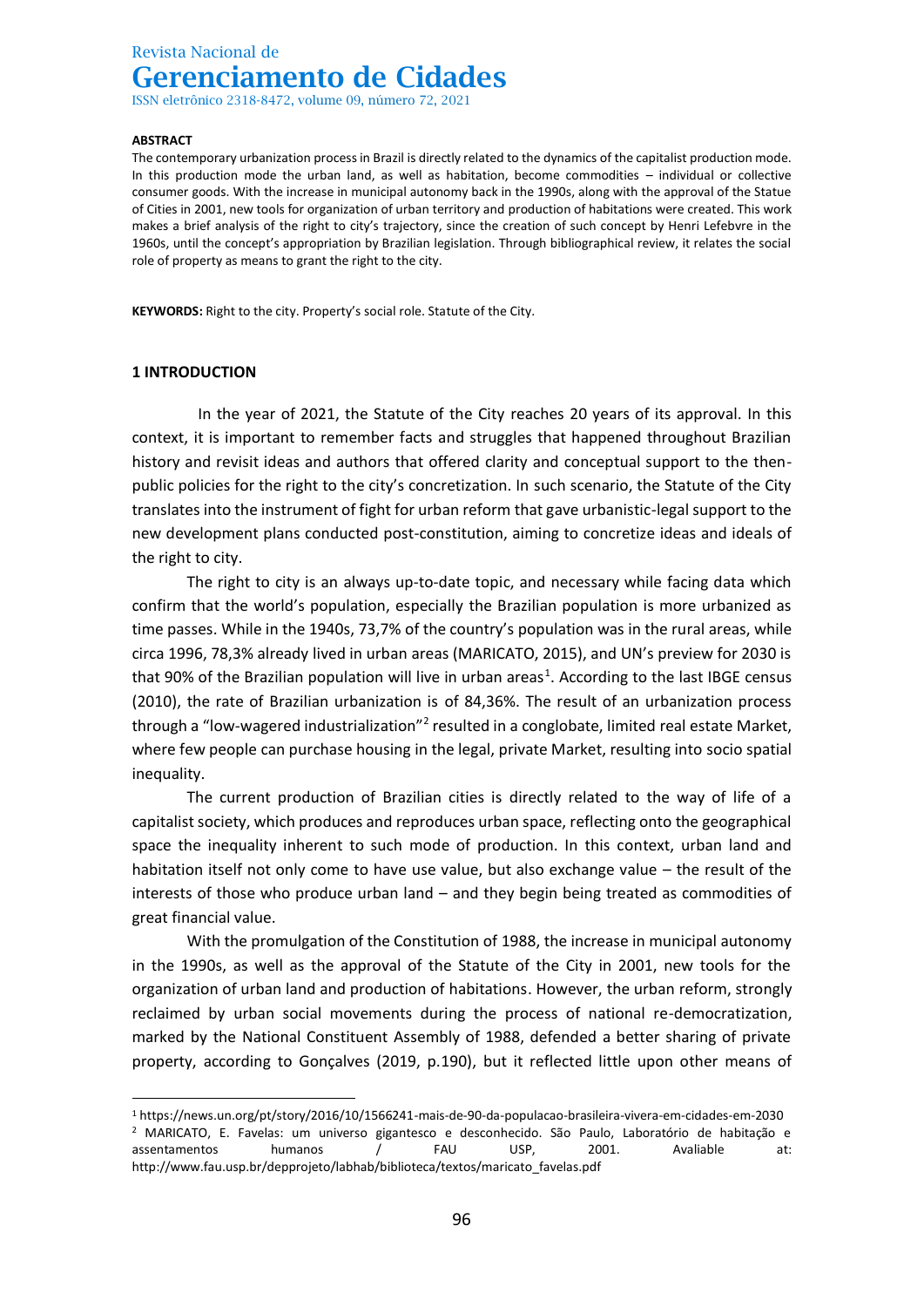ISSN eletrônico 2318-8472, volume 09, número 72, 2021

decent housing and, until now, "the landlord keeps being the knot in the Brazilian urban matter<sup>"3</sup>. Great part of the urban population has trouble in having access to the city and having decent housing: high urban land cost, obstacles to accessing financing, and low wagers. Such adversities have an even greater cost for the poorer population, which begins occupying land through irregular means, seeing itself in situation of vulnerability and illegality (MELLO e BEZERRA, 2019).

The land issue (regarding access to urban land) is one of the main deadlocks for access to cities. In the same moment where one can see people needing housing, or going through commuting for hours to arrive at their workplaces (in non-paid hours), it can also be perceived that there is a large number of urban empties, breaching its social role by generating discontinuity in the urban fabric, increasing infrastructural and urban transportation costs and, without offering compensation to society, while increasing its value, generating profit to its owners and making the consolidation of cities as a common good more difficult.

One of the main forms of growth of urban fabric is the incorporation of rural land areas to the city (formal or informal allotments). According to Singer (1979), at the moment when the urban land receives improvements, such as infrastructure building, it increases in value. Adding to it, location is a primordial condition to define the price of land: considering that terrains with the same improvements, but in different locations, will have different prices. Each spot of urban space is unique – in the sense of offering certain advantages that have influence in its cost. Enterprises can have increased profit, according to their more strategical locations. According to the author, the use of the land is regulated by the market, and its price is determined by demand (areas that are more often sought and are of greater interest by the advantages offered are more expensive). As the demand of urban land changes constantly and, thus, its price being subject to fluctuations, especially due to public investments such as infrastructure improvements.

Another model of uneven capital appreciation of urban land, according to Singer (1979), happens as cities grow, secondary service centers appear, resulting in a restructuration of urban space. These centers can coexist, forming two or more price gradients in a city's land, or the "old" center can become a place for "inferior" activities from the society's point of view, implicating in relocation of high-standard houses to more distant places. According to the author, the matter is that the buildings that are abandoned by the richer strata in more central regions are not reused by groups with lower income. The capitalist city does not have na intermediate demand for the rational reutilization of investments. The new downtown dwellers have no conditions of paying for high housing prices, thus, the maintenance of buildings is neglected by its owners, suffering deterioration, situation that happens in several urban centers, especially in big cities.

Another valuation dynamic presented by Singer (1979) is real estate speculation, especially that generated when the State places infrastructural services in a certain area, directly influencing on area demand for said location. In this context, increase in value is immediate and it can increase value of old dwellers' properties, but without public policies it can cause

<sup>3</sup> The author refers to: MARICATO, E. A terra é um nó na sociedade brasileira ... também nas cidades. **Revista Cultura**, v. 93, n. 2003, p. 07–22, 1999.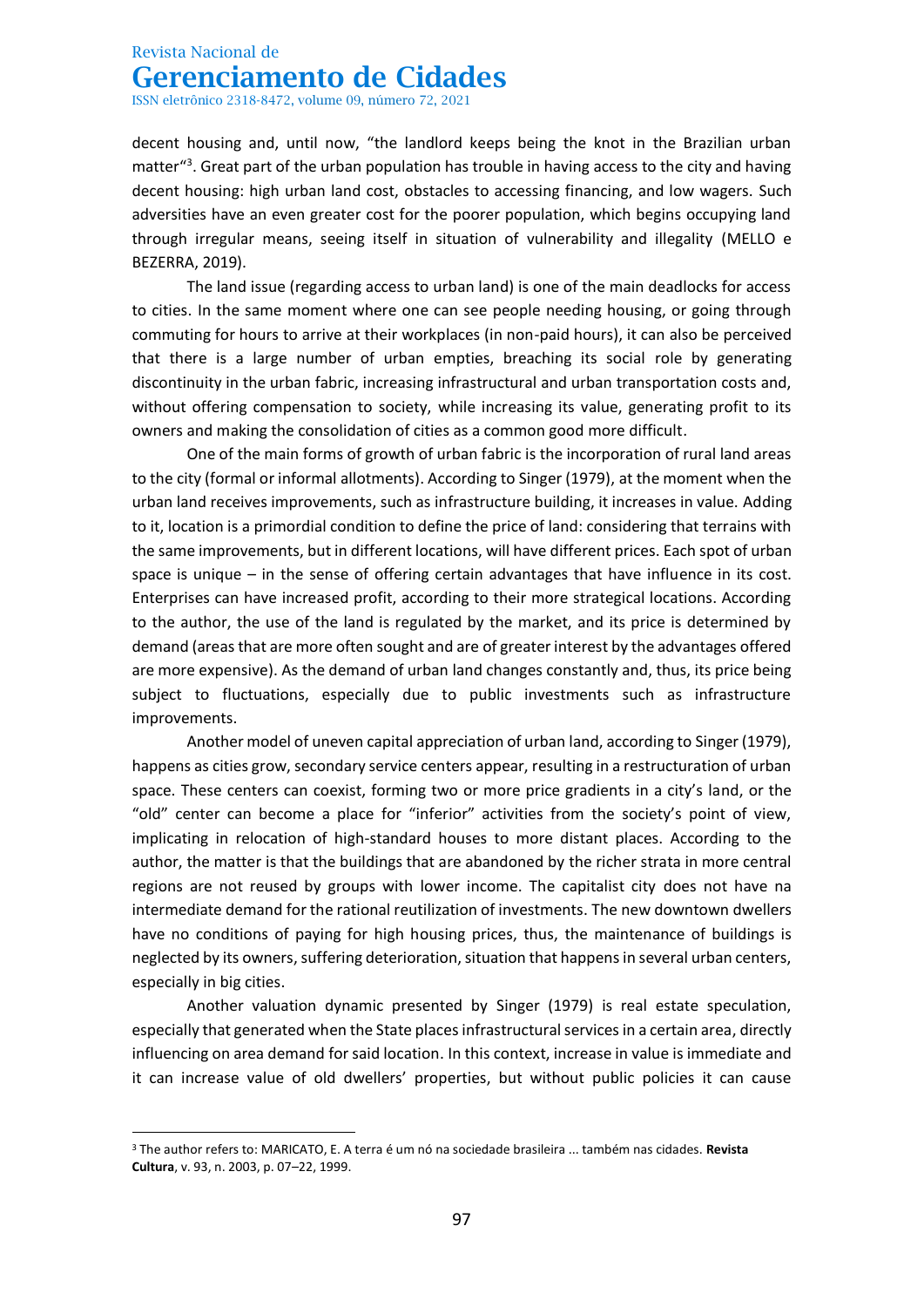ISSN eletrônico 2318-8472, volume 09, número 72, 2021

gentrification, and new inhabitants will pay a much bigger price for the same location, due to public investment.

It is evidenced, by speculation dynamics, that State actions are enjoyed much more by incorporators and real estate agents. Such dynamics are also common in new urbanization areas, in which people who make the first moves, acquiring land in future areas of expansion, receive the benefits of urban services implementation. Due to that, there is a common practice of incorporators to choose distant lands for new allotments, and selling those at more accessible prices to the worker class, such as through financing and subsidies. The speculation dynamics, in this case, consolidates itself with the formation of interstitial empty spaces, between new distant allotments and more central areas, and they will increase in value as urban services and the occupation dynamics itself arrives to adjacent allotments. According to Singer (1979), these intermediate areas waiting for value increase, house urban services that are being underutilized (or even rendered useless), while a big part of the urban population lives in precarious conditions, in slums or worker's villages, with a lack or scarcity of services such as urban transportation and sanitation.

Such dynamics must be remembered and debated while seeking for understanding of the right to city, as a common right, in a balanced and equitable way in the land. The city is a space in constant movement, which amplifies according to the speed of real estate capital investments, highlighting inequalities of access to housing and other urbanization opportunities.

This article brings contributions to debates and reflexions regarding the social role of urban land and right to city, in a wider manner, in order to expose the importance of such subjects in a conceptual, technical debate.

#### **2 OBJECTIVES**

The article portrays the analysis of different authors regarding the right to city, highlighting the social role of city and urban property as a mean through which the access to city as a common good and a legitimate citizen's right can be granted.

#### **3 METHODOLOGY**

It is a bibliographical revisiting to classic authors and analysis, product of a mixed approach, based on a qualitative method of investigation. It possesses descriptive, exploratory and analytical characteristics.

#### **4 RESULTS**

From the initial concept of the right to city, connections between ideas were established, principles and regulations that have transformed the urban politics in Brazil, allowing for the access to urban space to become recognized as everyone's right.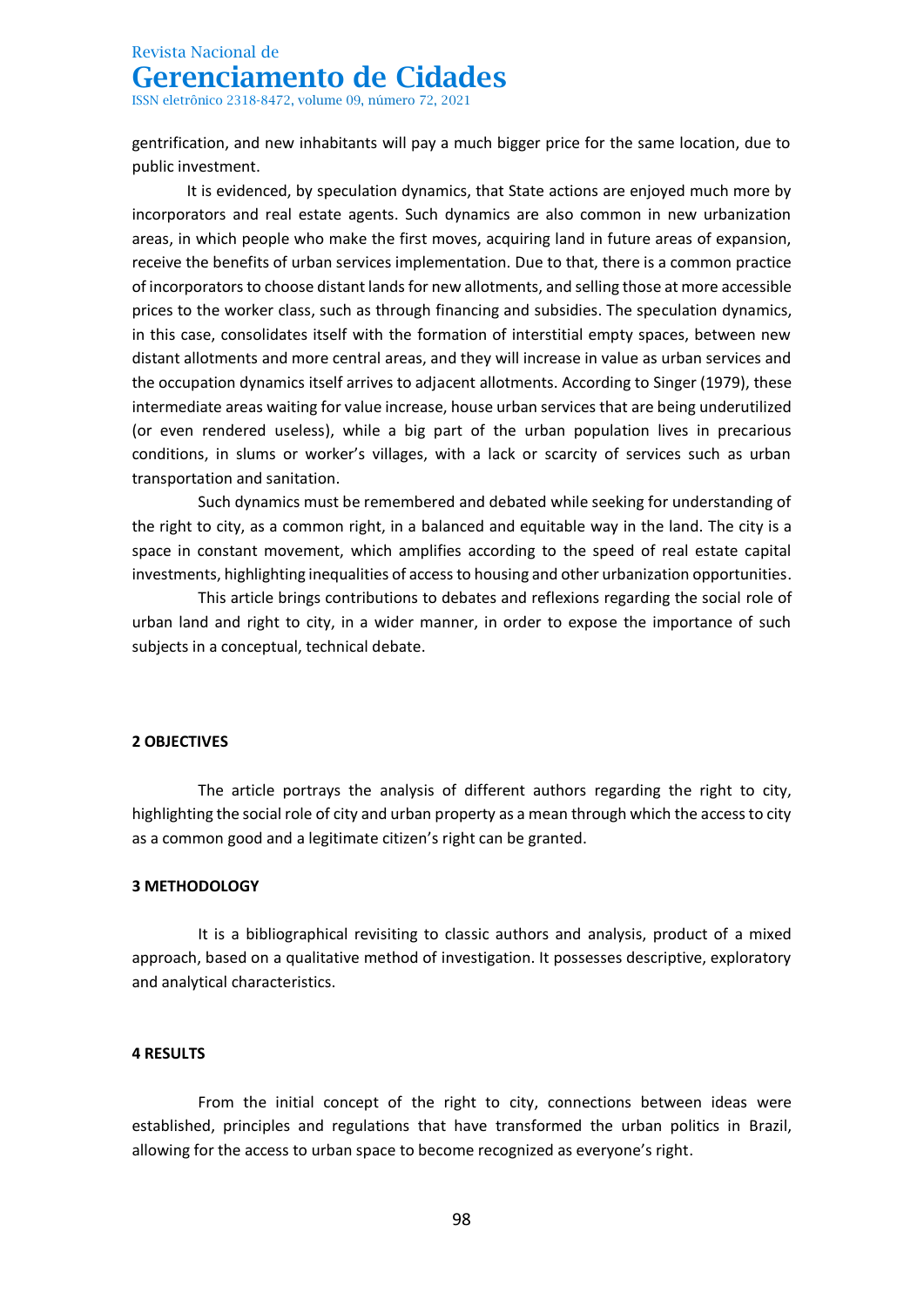The following items point said connections in chronological order, but in an integrated form as to contribute, through succinct explanations, with the understanding of complex and dynamic principles.

### **4.1 THE RIGHT TO CITY**

The concept of right to city has appeared in Paris, idealized by Henri Lefebvre by the end of the 1960s<sup>4</sup> in a context of clash of discussions in universities and popular manifestations - the origin of the concept has a "theoretical-conceptual and a practical-claiming facet"<sup>5</sup>. The author supposes that the process of urbanization shouldn't be summarized as a simple subproduct of industrialization – besides urbanization preceding industrialization itself, it would have detached from industry and disseminated in a generalized form in modern times. Lefebvre defended that everyone had the right to live urban centrality  $-$  according to its use value  $$ existing, thus, the need to detach from the capitalist logic of urban space.

> [...] to urban life, to the renewed centrality, to the meeting and exchange spots, to the rhythms of life and uses of time that allow the whole and entire use of such moments and places etc. [...]. The proclamation and realization of urban life as reign of use (of Exchange and meeting separate from exchange value) demand the domination of the economics (of exchange value, of market and commodity) [...] (Lefebvre, [1968] 2008, p. 139).

That way, the right to city idealized by Lefebvre served as the starting point and reference for theoretical discussions that came next. In the beginning of the 1970s, Manuel Castells in "the urban question" follows a less "utopic" and "revolutionary" line. According to Gomes (2018), the author emphasizes the matters of urban practices related to the achievement of social rights as a way to grant citizenship. From this perspective, the intention is the claiming of minimal standards for decent urban living and, in such pursuit, an amplification of social consciousness. The author states that Castells agrees with Lefebvre, in the sense that urban development is only possible through political practices, however, she states that such practices have the State as center and object, necessarily.

That way, Castells understands urbanization through reproduction of workforce, the struggle of social movements for housing goes to the center and opens a specific study path (GOMES, 2018).

### **4.2 RIGHT TO CITY IN THE BRAZILIAN FEDERAL CONSTITUTION**

According to Tavolari (2016), the concept of right to city arrives in Brazil during the military dictatorship period, where questions regarding law, justice and democracy were in the spotlight, having an even greater social importance. That way, the confluence between the notion of Lefevbre's right to city and Castell's idea of access to public apparatuses resulted in a

<sup>4</sup> In 1968, Lefebvre published "Le Droit à la ville", translated in Brazil right after, in 1969 titled "O Direito à Cidade".

<sup>5</sup> TAVOLARI, B. Direito à cidade: Uma trajetória conceitual. Novos Estudos CEBRAP, v. 35, n. 1, p. 92–109, 2016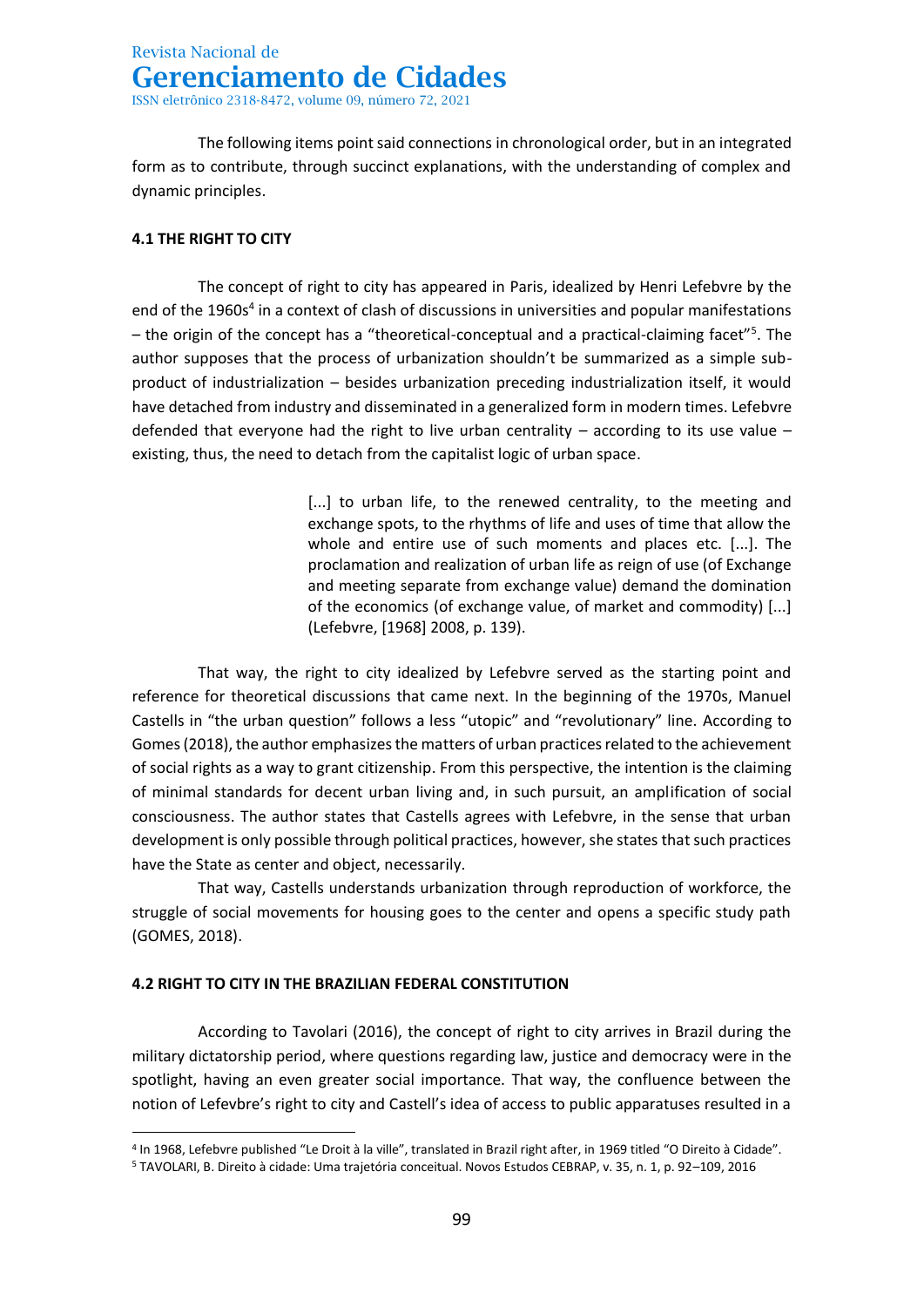ISSN eletrônico 2318-8472, volume 09, número 72, 2021

combination that was widely accepted in the Brazilian context – the popular movements took hold of such concept to claim social rights, such as housing and transportation, for example. The author states that the language of laws is very relevant for Brazilian social movements, being the reason why the almost immediate association of the terms "right to city" and "citizenship". Besides that, the criticism to technocracy was strong during the military dictatorship period, where popular participation was denied. The denial to rights was very present in the vocabulary of popular claims. In Brazil, according to the author, there was no intention of defining, in a systematic way, the concept of right to city. The term was used, mainly, as a way to unify different demands, for rights and urban services, along with the notion of citizenship and democracy:

> It is much more na attempt to organize fragmented struggles into a common denominator, to amplify specific agendas to a broader context with non-immediate political objectives to give meaning to the appropriation of spaces in the cities and the fights for rights, in an attempt to translate changes into the political culture of urban social movements. (TAVOLARI, 2016, p. 102)

At the brink of the National Constituent Assembly, by the end of the 1980s, Ermínia Maricato (1985) draws attention to the political conjuncture, during the re-democratization period, being an important moment for the popular movements of urban struggling to organize themselves. The author begins defending the importance of thinking about the right to land so that the consciousness of right to city could be developed, thus qualifying the popular claims. Differently from the debate for the right to land, the right to city had a more general characteristic, thinking about the uneven process of urbanization in Brazil. It was understood that the search for right to citizenship and decent living in cities was necessary.

> The suburbs are the exile, the anti-urban. Citizenship deems right not only to land, but to city, with its way of life, its improvements, job opportunities, leisure and political organization. Urban land, in this stream of thought, means urbanized land. (MARICATO, 1985, P. 408)

The National Constituent Assembly results in the Federal Constitution of 1988, and its articles 182 and 183, related to urban policies, presented for the first time in the Brazilian constitutional history. According to article 182's preamble, the goal of urban development policies is to ordain the thorough development of social role of a city and grant well-being to the citizens.

The term right to city is not mentioned in a direct form in the constitutional text, but the concept of the social role of a city is introduced, and it retakes the social role of property as means to promote urban land ordination, in order to improve its inhabitants' quality of life, granting access to housing and the city. (GONÇALVES, 2019).

Moura (2017) talks about the constitutionalization of right to city, to clarify this path of urban policies in Brazil: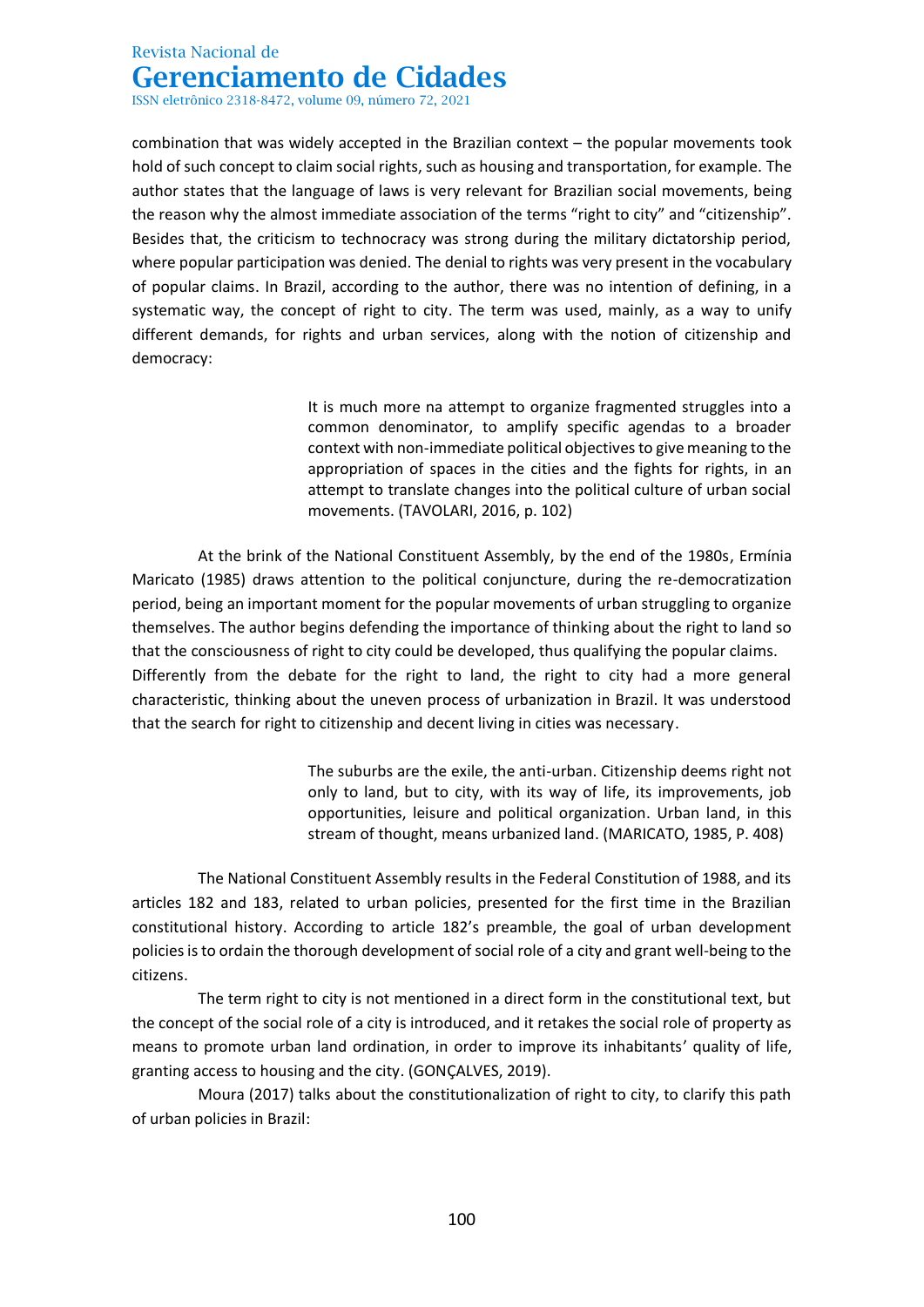The Right to the City, whose discipline in previous Constitutions was timid and the lack of a Statute, code, consolidation or infraconstitutional which conformed its contents, tracing an urban policy or organization of the usable spaces did not imbue the current constitutional norms with efficacy. Within such bias, the Federal Constitution of 1988 instituted beside subsystems such as Financial and Tributary Constitutions, the fundamental legal regime of the Right to the City by fixing competence of the federative entities, procedural norms, urban policies, principles and guidelines, as well as correlated fundamental rights. (MOURA, 2017, p.534)

The Constitution of 1988 binding to the development plans is highlighted, as is the need for regulation of legal-urbanistic instruments for the effectivity of urban policies at local level.

### **4.3 THE STATUTE OF THE CITY - REGULATION OF THE RIGHT TO CITY IN BRAZIL**

In Brazil, according to Saule Junior (2019), the right to city proceeds from urban rights which, in turn, have their conception based in human rights – these having being references in the political pact conducted since the Constituent. According to the author, the urban rights were reference in the struggles for urban reforms that happened in several states and cities during the conception of state constitutions, organic laws and development plans during the 1990s, contributing to the idea of right to the city during the composition of the Statute of the Cities.

Following the promulgation of the Constitution, the National Movement for Urban Reform (NMUR) began demanding that the constitutional devices for granting the aforementioned constitutional rights were regulated. From that academic movement and others, as well as movements from professional entities, a law Project for the Statute of the City (PL n° 181/89) emerges as a result, and it suffered great reprisal from sectors linked to capital, such as land owners and civil construction tycoons, as well as the Catholic Church's most conservative sect. The later elaborated a document titled "TFP against the socialist and confiscatory urban reform - Statute of the City"<sup>6</sup>. Such segment affirmed that the law Project went against the natural order consecrated by the Church's social indoctrination and established in Brazilian society, being these private property and free initiative (GOMES, 2018).

Given the conjuncture of the conflict of interests, the Statute of the City was presented in the Senate floor in 1989, and approved only in 2001, having needed wide negotiation between the sectors linked to the NMUR and those related to capitalist interests, generating mischaracterizations in the original law proposals: according to Gomes (2018), the concept of property's social role was removed, and the institution of the law regarding the abuse of property right – despite some claims of the NMUR having not being attended, 84% of the demands were accepted, considering the law edited.

<sup>6</sup> Original document, p. 5, cf. Bassul (2005, p. 114).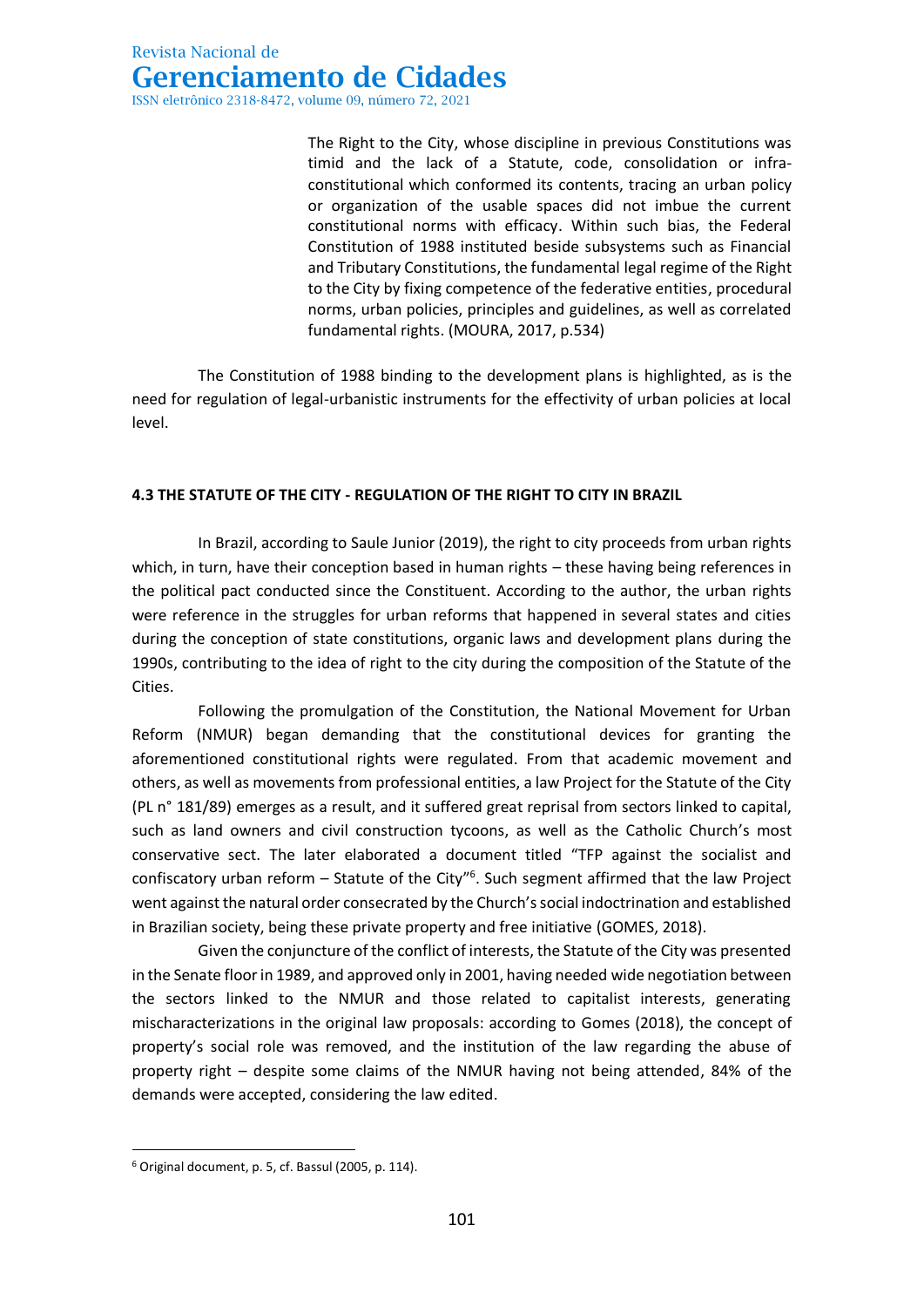By effect, the process of constitutionalization of the Law of the City does not end with the mere preview of the obligations and behaviors to be observed in public and private relations of urbanistic characteristic, bringing effectivity to the constitutional norms and conforming the urban reality. (MOURA, 2017, p.539)

In the definition of urban rights, discussed during the Constituent of 1988, the State was given the responsibility to ensure housing, public transportation, sanitation, as well as environmental and cultural patrimony protection, and democratic management of cities. The right to the city is related to the improvement in quality of life - article  $6<sup>th</sup>$  of the Federal Constitution and Amendments n.26/2000 and n.90/2015. And, specified in articles182 and 183 (of the Federal Constitution), regarding urban policies. In the Statute of the Cities (Law n°10.257/2001), the right to city is described and regulated in article  $2^{nd}$ , items I and II, which dispose about the right to sustainable cities. The right to sustainable cities is referred as "the right to urban land, housing, environmental sanitation, urban infrastructure, transportation and public services, work and leisure, for the present and future generations" 7.

It is known that the urban production environment happens within the capitalist way of life and, thus, the urban land follows the same market logic. However, the right to access to city, granted by the constitution, clashes with the right to property. The use of urban land as means to enrichment is conflicting with the effectivity of the right to city.

> [...] The city business management, public services concessions and the difficulty of popular participation in the great urban projects show that the principles of urban reform were put into check and that the concept of right to the city became, before anything else, a rhetorical argument. The social aspect of urban reform was exchanged by initiatives turned towards market interests, and a punctual and fragmented management of the urban question (GONÇALVES, 2019, p.190)

That way, it is found that the right to city can create contradictions, "the same right can be summoned for defending clashing interests" (GOMES, 2018, p.497). Based on such, "legal contours" were defined in order to combine the activity of private capital along with obligations benefitting the collective. As the main example we have the "social role of property", dictating that private property does not have the end itself, but must have a goal towards development of society (BATTAUS e OLIVEIRA, 2016, p. 94).

In this sense, according to Saule Junior (2019), the social role of property has as goal to grant decent urban living conditions: relating right to property to the social interest for the use of urban properties.

### **4.4 THE RIGHT TO PROPERTY AND ITS SOCIAL ROLE**

<sup>7</sup> (BRASIL,2001)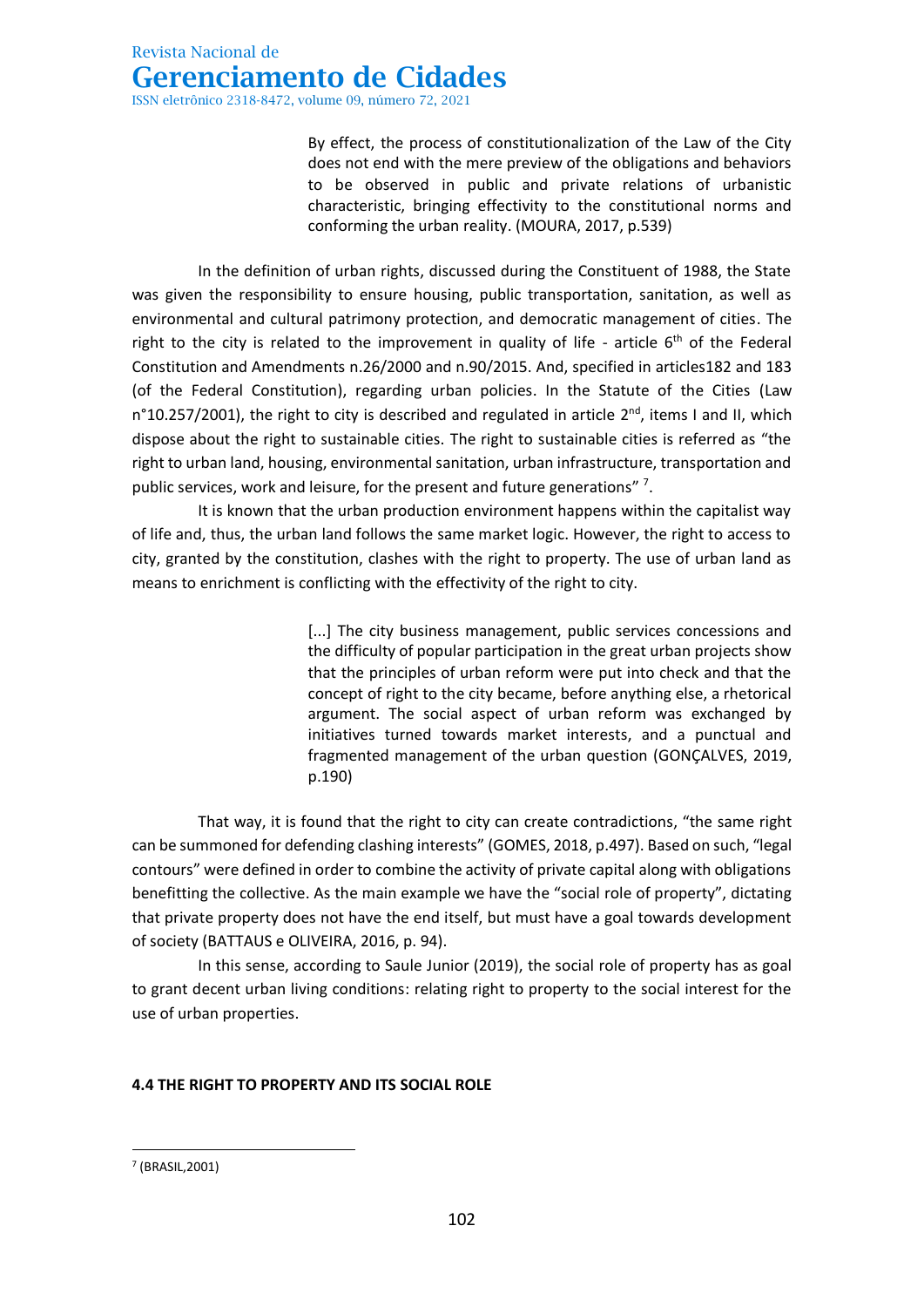ISSN eletrônico 2318-8472, volume 09, número 72, 2021

It is in the Constitution of 1988 that the expression "social role of property" is consolidated<sup>8</sup>. According to Pereira (2021), the incorporation of such concept modifies the nature of right to property, that is not seen as an individual right anymore: besides rights over urban land, there also exist obligations related to collective interest. In that sense, the "Federal Constitution of 1988 and the Statute of the Cities modified the scale considered for complying with the principle of the cities' social role" (PEREIRA, 2021, p.11). The city becomes the object to be regulated. The urbanistic laws regulate the use of the city, so that then the social role of property can be accomplished. Pereira (2021) affirms that the right to property in operation is individualistic and, as such, allows that certain individuals (owners) are able to exclude from the "use, usage and disposition" of something, in this case the urban land.

"As a right in itself, property configures as absolute and *erga omnes<sup>9</sup>* , however, the way such right is exerted finds social barriers bound to the collective well-being. Such questions try being systematized through the lenses of the social role of property" (ACYPRESTE e COSTA, 2019, p. 259). To summarize, the right to urban property is granted as long as its social role is being executed. It is the urbanistic law, especially at municipal scale, which determines if property is in accordance to its social role.

Urban property has a fundamental role in the structuring of cities  $-$  just as a city is a collective good. Reinforcing such idea, Moroso et al (2019) clarify that the access to urban land is essential for social reproduction and thus, its distribution should not follow the logic of free Market, but being in accordance to the principles of social justice. The city is a common good, must be at the service of everyone, and the collectivity, in order to promote quality of life and social protection to everyone. For the authors, the "social role is a disputed conception, it is Always relational, involving what is understood as common [...]" (p.451).

Acypreste and Costa (2019) confirm in their work that, despite all movements of fight for access to the city being legitimated by part of the state right, they are constantly violated by the Market and the State. "The 'concessive right to housing' demonstrates that property, at least the one of urban characteristics, is restricted to an individualist reasoning, whose fundamental right to property unfolds in an absolute manner" (ACYPRESTE e COSTA, 2019, p. 263). In their research, they make an analysis of "repossession decisions against the Movement of the Homeless Workers, since the publishing of the Statute of City, in 2001, until 2014" from an evaluation of 32 first-instance lawsuits, seeking to "understand how the Judiciary Branch, while a power of the State, analyzes the urban landowning conflicts for housing performed by the Movement of the Homeless Workers" and, with that, arrived to the following conclusion:

> The tonic of the research's discoveries is defined in a passage of the lawsuit PE 2005 0004: 'on the contrary, it is deemed to this Branch [Judiciary], to grant the inviolability of right to property'. According to raised data, the protection of property is the main element of

 $8$  The expression "social role of property" appears for the first time in the Constitution of 1967 (PEREIRA, 2021).

<sup>&</sup>lt;sup>9</sup> "Which has effect or works for everyone (it is said of the legal act)". Source: https://languages.oup.com/.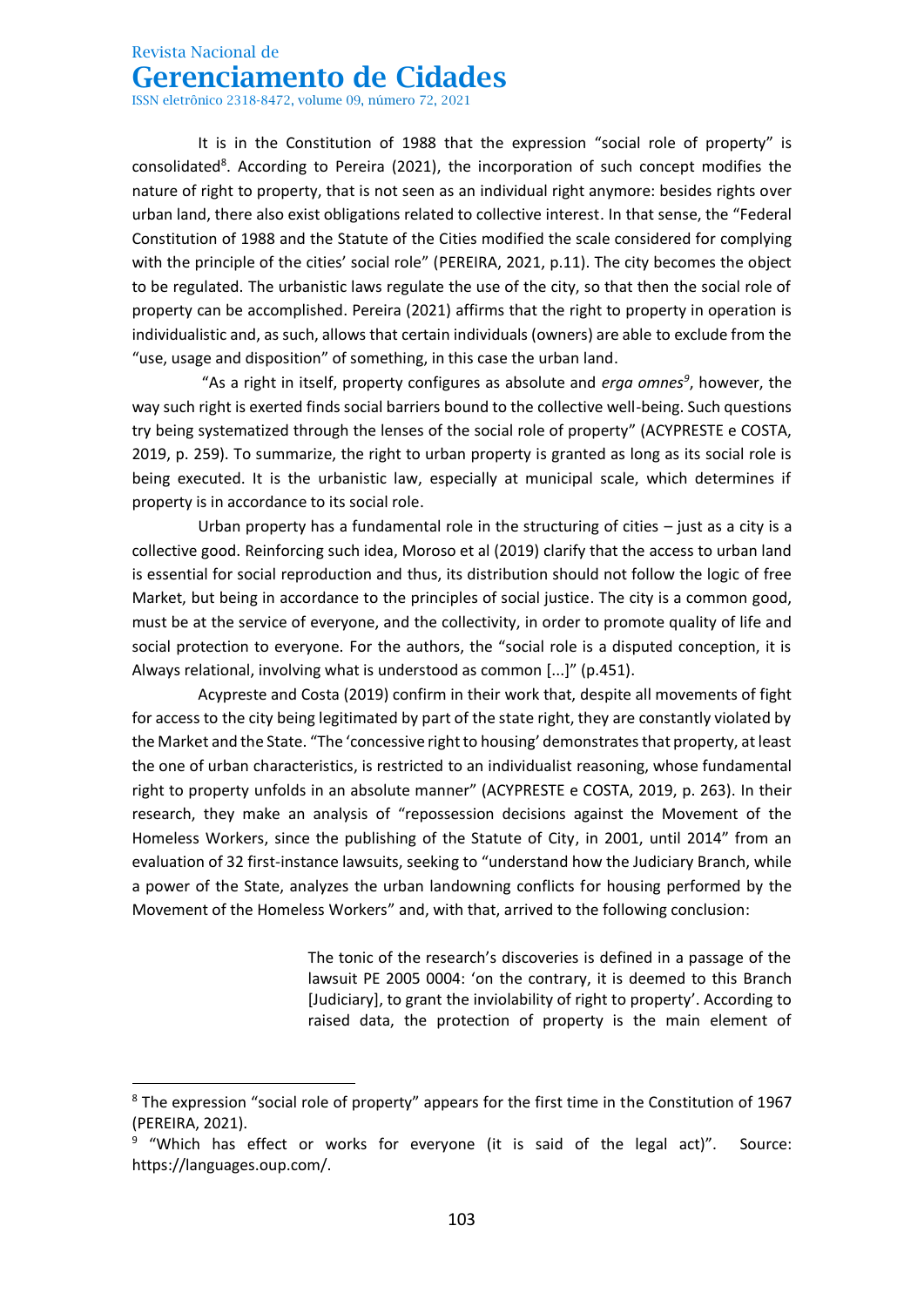repossession actions that were analyzed (ACYPRESTE e COSTA, 2019, p. 263).

In this study, it was perceived that absolute property is prioritized in prejudice to the constitutional principles of right to housing and social role of property. The processes analyzed show inability to deal with the complexity of the conflicts at hand, "be it because they don't work constitutional topics of right to housing and social role of property, be it because there are no significant attempts by the magistrates to use alternative and more efficient ways to solve such problems" (ACYPRESTE e COSTA, 2019, p. 263). An abandonment of the subject regarding social interest and the social role of property can be perceived, and such benefits private land owners.

> In decisions, the right to property is protected within its formal and abstract sense, not being allowed, in the concrete case, its violation and, from the magistrates' point of view, the consequent violation to the Democratic State (ACYPRESTE e COSTA, 2019, p. 263).

In this sense, Pereira (2021, p. 16-18) reminds us that the meaning of right to property is dynamic, and follows the social changes. The use of urban land must allow conditions of survival. The author links the path of the concept of right to property as a utopia to be socially constructed, aiming towards the "common right to build the use to land" – being, thus, a "denial" of the right to property, given that the common is antagonistic to the private and, being a common good, not deemed of appropriation.

The organized urban social movements present themselves as a way of resistance, seeking the effectivity of the right to city, making it so that the "social role of property" be a tool, thus making access to city effective – a common good for everyone. Moroso et al (2019, p.451) defend that "the opposition between private property and state property should be progressively replaced by common right regimes, especially regarding land and urban land [...] which can be considered common goods essential to life". The application of public policies that actually exert the social role of property through regulation of urban land is necessary – promoting social justice, going against mercantilist logic. In this aspect, it is vital that the Statute of the City's instruments are applied in Brazilian cities.

#### **4.5 TOOLS FOR THE EFFECTUATION OF THE SOCIAL ROLE OF PROPERTY**

The Federal Law 10.257/2001 (Statute of the City) defines tools, which the Public Power – especially the municipal one – must apply to solve the urban problems, usually of high complexity, such as illegal, irregular or clandestine settlements. The Statute of the City "establishes rules that regulate the use of urban property for the collective good, safety and well-being of citizens, as well as environmental balance" (Cap. I, 1st item, single paragraph) and states that "the urban policy has as its goal to ordain the functioning of social roles of the city and urban prosperity..." (2nd item).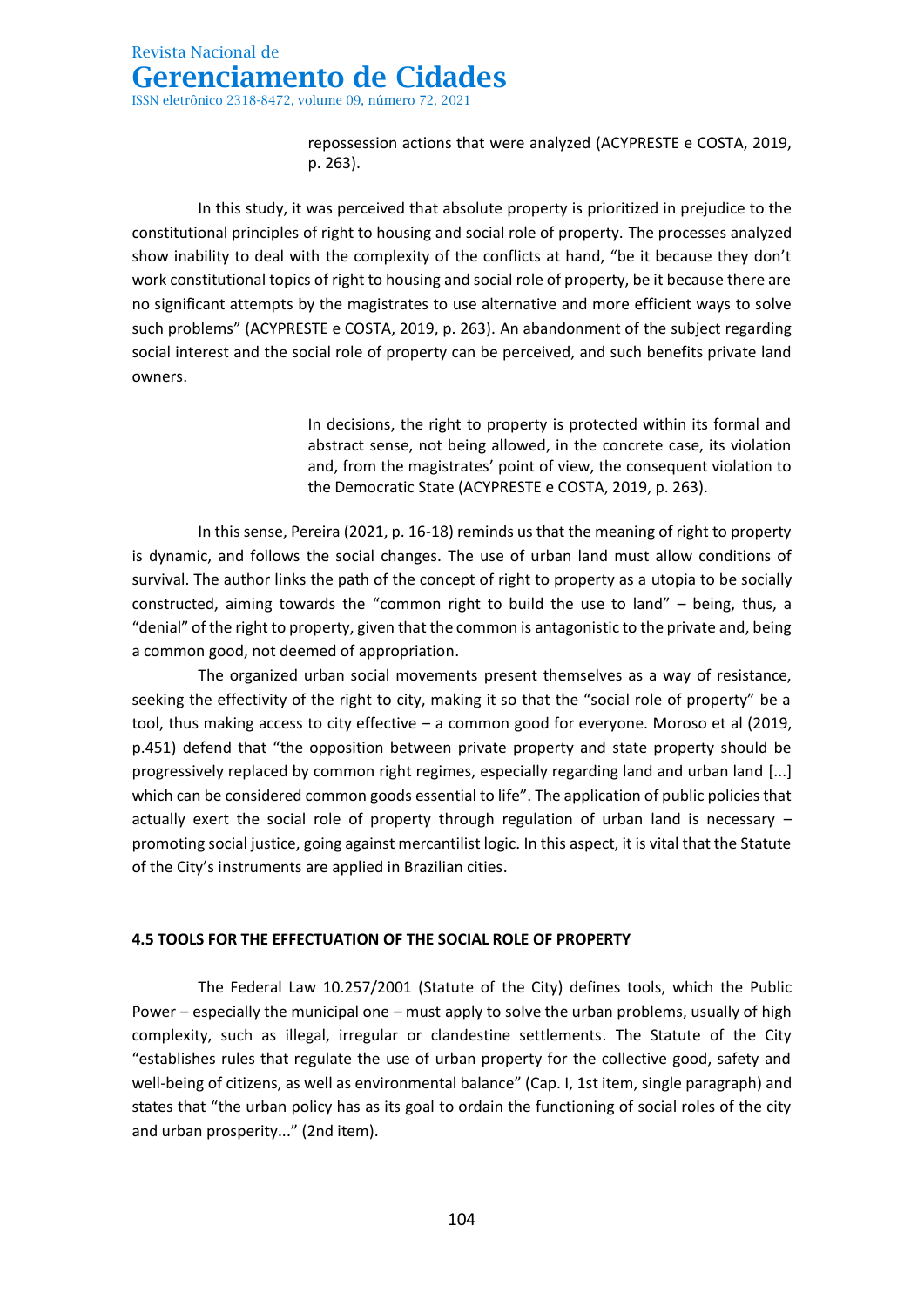ISSN eletrônico 2318-8472, volume 09, número 72, 2021

For the city to fulfill a social role, according to Arlete Moysés Rodrigues (2004, p.11), it is important that "individual property is, at least, relativized", in order to grant access to all the city's inhabitants. Also according to the author, such relativism is stated in the Statute of the City, especially in the items that draw limits to real estate speculation.

As Arlete Moysés Rodrigues wrote (2004, p.11), the Statute of the City was built with strong participation of the civil society movements that fought for the urban reform and, such movements' main point "has been to question the supremacy of right to appropriation, land property and urban buildings in relation to the right to life". In this sense, the author states that, in the Statute of the City, the urban space is understood as a "collective product, and not only resulting from the typically capitalist agents", making it clear that the urban problems must be "analyzed at the complexity of production and in the cities".

> The principles of the Statute allow the unveiling of conflicts related to planning, appropriation, property, management and use of the land in urban areas. The Statute does not solve nor erases such conflicts, but sheds light unto them, showing that society is unevenly constituted. It recognizes, as well, that urban population is predominant, and the lack of access to the majority of the actual urban standards (MOYSÉS, 2004, p.12).

According to the author, the Statute is innovative because it recognizes the "real city" and, thus, recognizes the need to legitimate and legalize the areas occupied by houses. Also, it establishes land division criteria, and enforces popular participation in the creation of the Development plan.

Battaus and Oliveira (2016) contribute to the understanding of how the Statute of the City enables it so that access to urban space is indeed everyone's right. As said by the authors, real estate speculation in Brazilian cities contribute to the increase of socio-spatial segregation, armoring urbanized areas and, thus, making them accessible only for those with high acquisitive power.

Some Statute of the City's tools have in common, in a clearer manner, means of fighting urban emptiness and investment redistribution, prioritizing collective goods, based especially in the social role of property, promoting an egalitarian city.

The "Compulsory Installment, Edification or Usage" (CIEU) allows the city power to have the opportunity of boosting productivity of an urban property that has been idle until then.

> Regarding the "unproductivity" of urban land previously discussed, which results, mainly, in the configuration of excluding urbanization processes, and reinforcing the Exchange value of space-commodity, it can be observed that the tool titled "Compulsory Installment, Edification or Use" deals with the occupation and adequate use of urban properties (BATTAUS e OLIVEIRA, 2016, p.99-100).

In case the role is not fulfilled, a gradual taxation sanction comes into play, through time-progressive Territorial Tax, followed by eviction with payment in government bonds.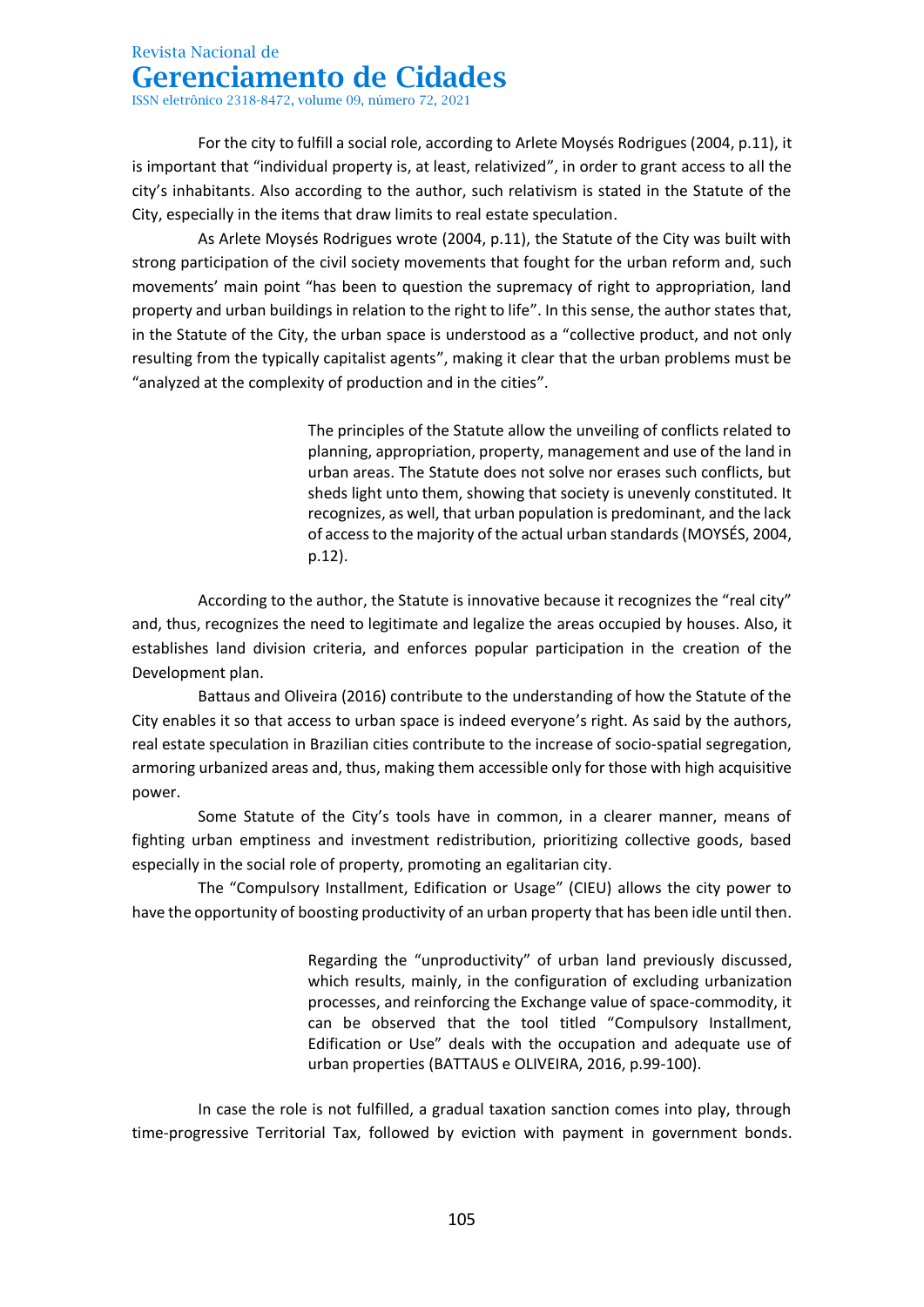ISSN eletrônico 2318-8472, volume 09, número 72, 2021

According to Battaus e Oliveira (2016), these tools seek to build continuity of the urban fabric, making it thicker and optimizing the urban and services infrastructural resources.

While restraining the permanence of speculative urban empty spaces, mainly, the better usage of urban infrastructure spaces is sought, as well as a fair distribution of such spaces among its citizens, thus the main goal being the fulfillment of the social role of urban property.

Another tool highlighted by the authors is the "Onerous Grant of the Right to Build" (OGRB). OGRB shows efficacy in controlling verticalisation and "a fair way to measure the onus thus commented towards those that promote the impacts caused by such" (BATTAUS and OLIVEIRA, 2016, p. 101).

> The giddy process of urbanization in Brazilian cities, as it is widely known, did not occur concurrently to the implementation of urban development tools and, in consequence, several impacts caused by the disorderly thickening of urban centers were identified. The demands for usage of infrastructural and service networks in these cities became a representative onus to the urban environment and its inhabitants, as well as to public administration. Such thickening happens, essentially, due to the phenomenon of exacerbated verticalization, causing liabilities, thus, to existing items that supply properties which, suddenly, turn to be occupied by a much larger number of houses (BATTAUS e OLIVEIRA, 2016, p.101).

It is vital that the owner of a new building, for example, compensate through financial resources or constructions, due to the encumbrance of infrastructure and services of such place and, while taking advantage of the benefits for such verticalization – having greater land use, they will also have better financial results. In this case, while applying the OGRB, the resulting value should be directed to urban improvements in areas of smaller real estate interest, rebalancing public investments in different areas of the city.

Another important tool which is made available by the Statute of the City is the "Special Zone of Social Interest" (SZSI), aimed at reducing segregating real estate speculation. Such tool is used for landowning regulation and providing social interest housing, allowing the adoption of differentiated urban indexes, with the goal of fulfilling such demands. In 2009, Federal Law 11.977 about landowning regulation of social interest areas formalizes the concept of SZSI as "part of urban area instituted by the Development plan or defined by another city law, meant to be used predominantly as housing area for the low-income population and subject to specific installment use and occupation of land specific rules" (item 47). In 2011 and 2012, two new items were added to the Statute of the City (42-A and 42-B), which impose that areas destined for social interest inhabitation must be contemplated through the SZSI, Each SZSI demands a specific legislation, within the local context and produced with popular participation. There is the SZSI of empty areas and the SZSI for the regulation of areas occupied by precarious and illegal settlements.

In the Statute of the City, the Landowning Regulation is also presented as a tool. In chapter 2, 2nd item, where it describes the general guidelines, it grants the possibility of "landowning regulation and urbanization of occupied areas by the low-income population facing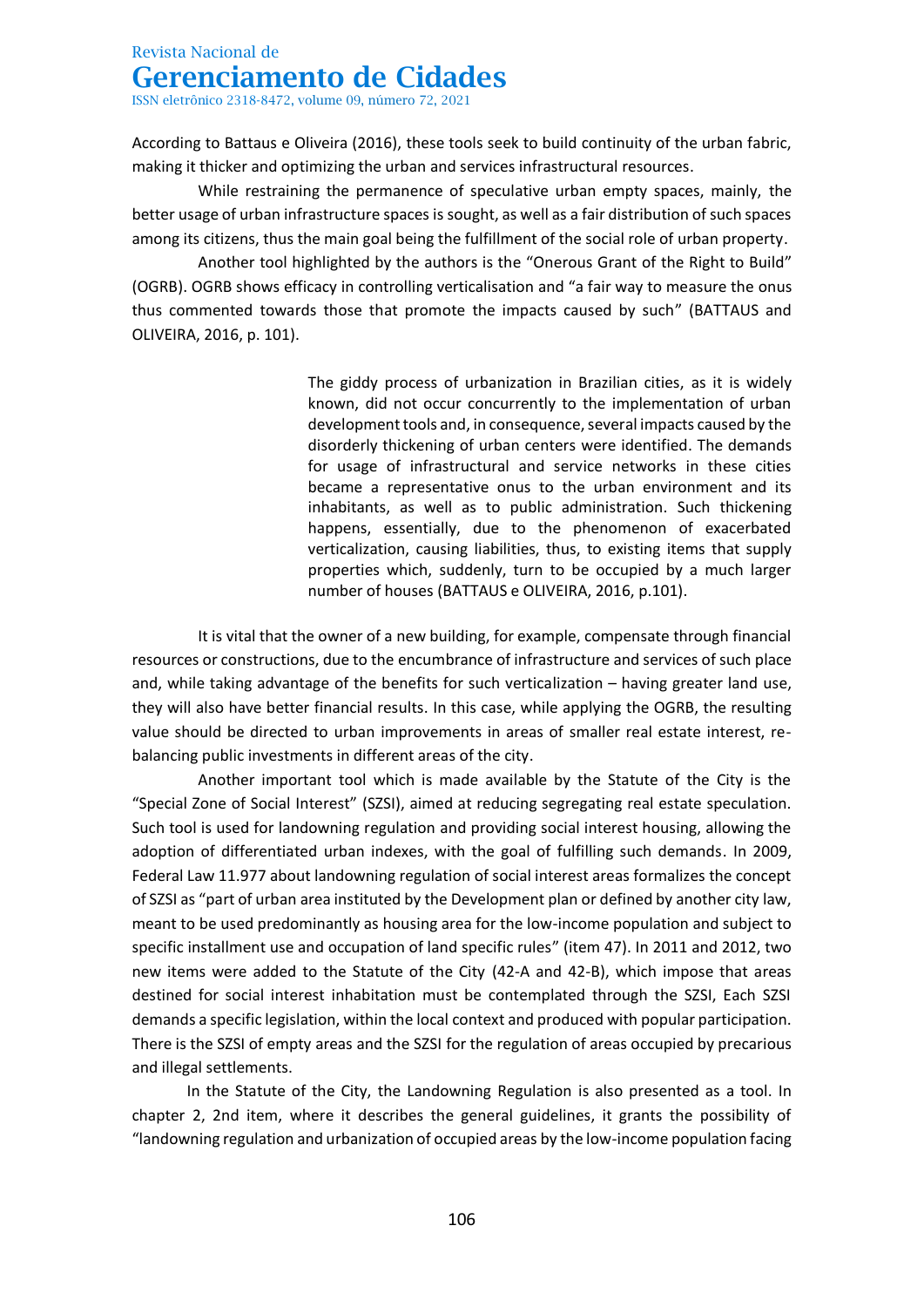ISSN eletrônico 2318-8472, volume 09, número 72, 2021

the establishment of special urbanization, use and occupation of the land and building rules, having considered the social-economic situation of the population and environmental rules".

The landowning regulation is a way to permit that home dwellers leave the illegality situation they might find themselves into. Besides granting access to urban land, such action allows access to other essential public services, such as basic sanitation, since the place that has been occupied now becomes recognized as a legalized parto f the city, and to make part of the municipal urban development plan.

### **5 CONCLUSION**

The article portrays the analysis of different authors, between classics and scholars of the subject, about the right to city, highlighting the social role of city and urban property as a mean through which access to city as a collective good can be granted, and as a legitimate right of the citizens. Twenty years after the promulgation of the Statute of the City, the dynamic between social role of urban property and private property is a matter which is far away from being solved.

In the conflict between the right to city and right to property, the social role of property stays in second plan frequently. The difficulty of access to land still reflects the dynamic of the Brazilian colonial era.

This article sought to show that, despite such right being widely recognized, the social role of property is put aside in relation to the right to private property. It is necessary that such clash is analyzed as a whole, so that it walks towards the same path, allowing urban space to be a fair one.

It is understood that the use of urban land as a commodity is incompatible with the effectuation of the right to city. For valuable areas in the city to exist it is necessary that nonvaluable areas exist as well. Also, the lack of quality public spaces for common use, such as leisure areas, makes it so that the demand for private spaces of the sort increase. Pereira (2021, p.19) draws attention to the need of the "[...] formatting of a research schedule that considers the (re) construction of rules of use and occupying of the urban land that allow for the instituting praxis; of rules that have the use as condition for the right to property[...]".

Despite of the innovation and great advance in the Brazilian urban legislation, it is still necessary that the organized urban social movements, which demand right to the city, fight in order not to become criminalized, in the search to earn the right of living decently in the city. The private interests have no right to stop individuals from having access to something that is fundamental for reproduction of life in a society.

The Statute of the City presents tools to grant the right to the city, However, such tools must be justified for each city's profile, in accordance to local diagnosis. That is, cities must use those according to their needs, which are defined in the municipal development plan and, in that point, the interests of different urban space producing agents come into clash, many of them represented by the local real estate market.

After twenty years of the Statute of the City, there still are many challenges for the construction of a fair and equal urban space. In that sense, the following questions can collaborate for a more specific reflection: What is necessary, from the point of view of public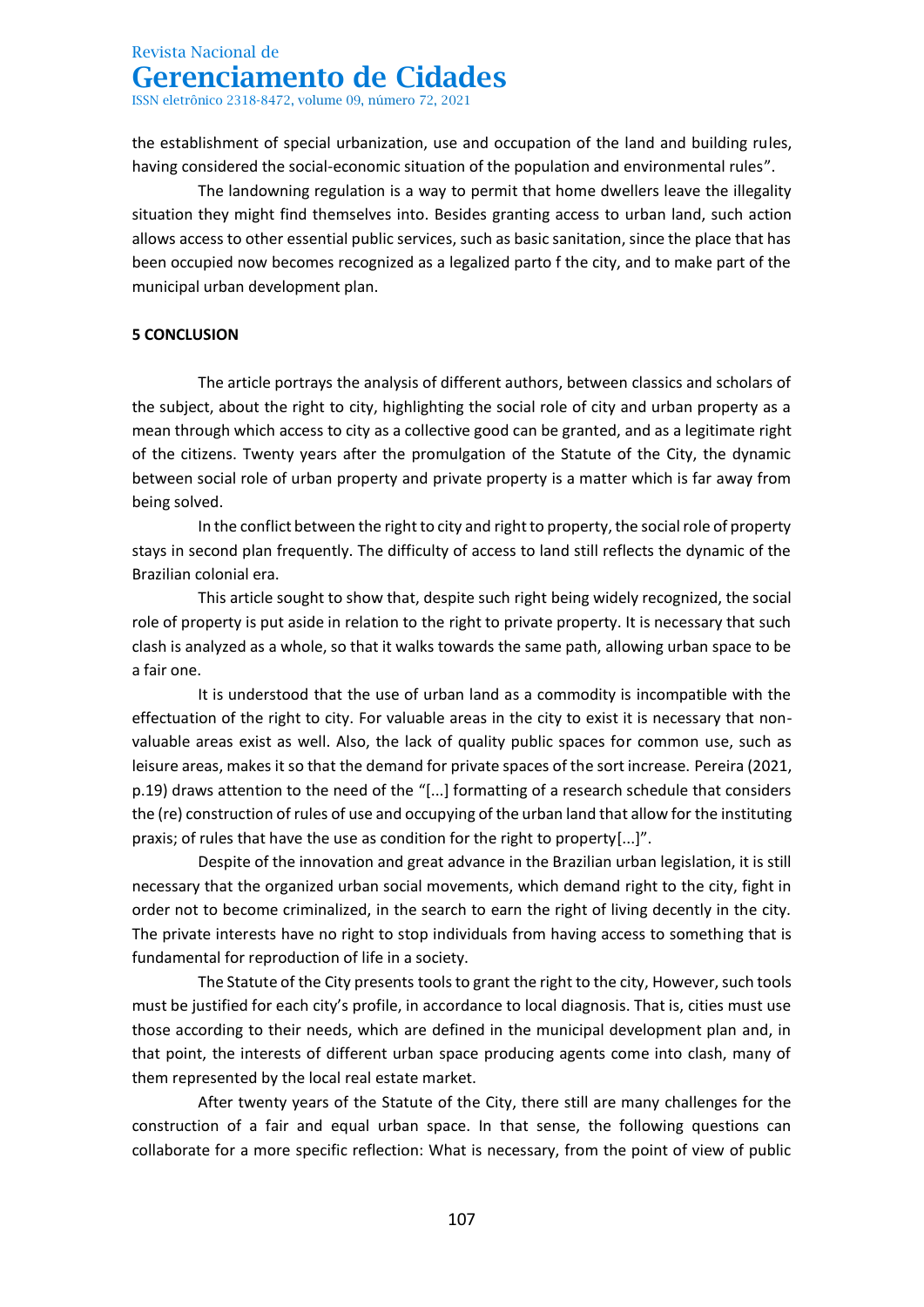management, for the urban spaces of the Statute of the City to be applied in an effective manner in urban spaces? The present tools in the actual regulation mark are enough for the social role of property to be granted? Did the application of said tools collaborate for the promotion of social justice?

The concept of Right to the City needs to be revisited in its origin and evaluated deeply, since it can be trampled by appropriation of the juridical-urbanistic tools by real estate capital and municipal management becomes hostage of those investments without making its preemptively defended results objective, which were also remembered in this article.

Finally, such questions still lack more specific answers, because these ideas and ideals fight against the capitalist/mercantilist logic of private goods accumulation, and in the city's arena, despite the existence of legal tools, the clash of interests keeps resulting in the increase of inequality and socio-spatial segregation, among others.

#### **BIBLIOGRAPHIC REFERENCES**

ACYPRESTE, R; COSTA, A. Direito à moradia achado na rua e o poder judiciário. In: JÚNIOR, J. G. DE S. **O Direito Achado na Rua: Introdução crítica ao Direito Urbanístico**. [s.l.] Editora Universidade de Brasília, 2019. v. 9, p. 145-153.

BASSUL, J. R. **Estatuto da Cidade: quem ganhou? Quem perdeu?** Brasília: Senado Federal, Subsecretaria de Edições Técnicas, 2005.

BATTAUS, D. M. A; OLIVEIRA, E. A. B. O direito à cidade: Urbanização excludente e a política urbana brasileira. **Lua Nova**, v. 1, n. 97, p. 81–106, 2016.

BRASIL. [Constituição (1988)]. **Constituição da República Federativa do Brasil de 1988**. Brasília, DF: Presidência da República, [2016].

BRASIL. Lei nº 10.257, de 10 de julho de 2001: regulamenta os arts. 182 e 183 da Constituição Federal, estabelece diretrizes gerais da política urbana e dá outras providências. 3. ed. Brasília: Câmara dos Deputados, **Edições Câmara**, 2010.

GOMES, A. M. I. DOS S. O direito à cidade sob uma perspectiva jurídico-sociológica. **Revista Direito GV**, v. 14, n. 2, p. 492–512, 2018.

GONÇALVES, S.G. Reflexões preliminares sobre a reforma urbana e o direito à cidade. In: JÚNIOR, J. G. DE S. **O Direito Achado na Rua: Introdução crítica ao Direito Urbanístico**. [s.l.] Editora Universidade de Brasília, 2019. v. 9, p. 187- 193.

LEFEBVRE, H. [1968] 2008. **O direito à cidade**. São Paulo: Centauro.

MARICATO, E. **Para entender a crise urbana**. 1.ed. São Paulo: Expressão Popular, 2015. 112 p.

MOROSO et al. A cidade das pessoas: em defesa da função social da propriedade e da posse urbana. In: JÚNIOR, J. G. DE S. **O Direito Achado na Rua: Introdução crítica ao Direito Urbanístico**. [s.l.] Editora Universidade de Brasília, 2019. v. 9, p. 145-153.

MOURA, E. A. DA C. A constitucionalização do direito da cidade. **Urbe. Revista Brasileira de Gestão Urbana**, v. 9, n. 3, p. 527–542, 2017.

MOYSÉS, A. Estatuto da Cidade: função social da cidade e da propriedade. Alguns aspectos sobre população urbana e espaço. **Cadernos Metrópole**, n. 12, p. 9–25, 2004.

PEREIRA, G. DAS ORDENAÇÕES AO ORDENAMENTO: A TRAJETÓRIA DO DIREITO DE PROPRIEDADE NO BRASIL. **Revista Brasileira de Estudos Urbanos e Regionais**, v. 23, p. 1–23, 2021.